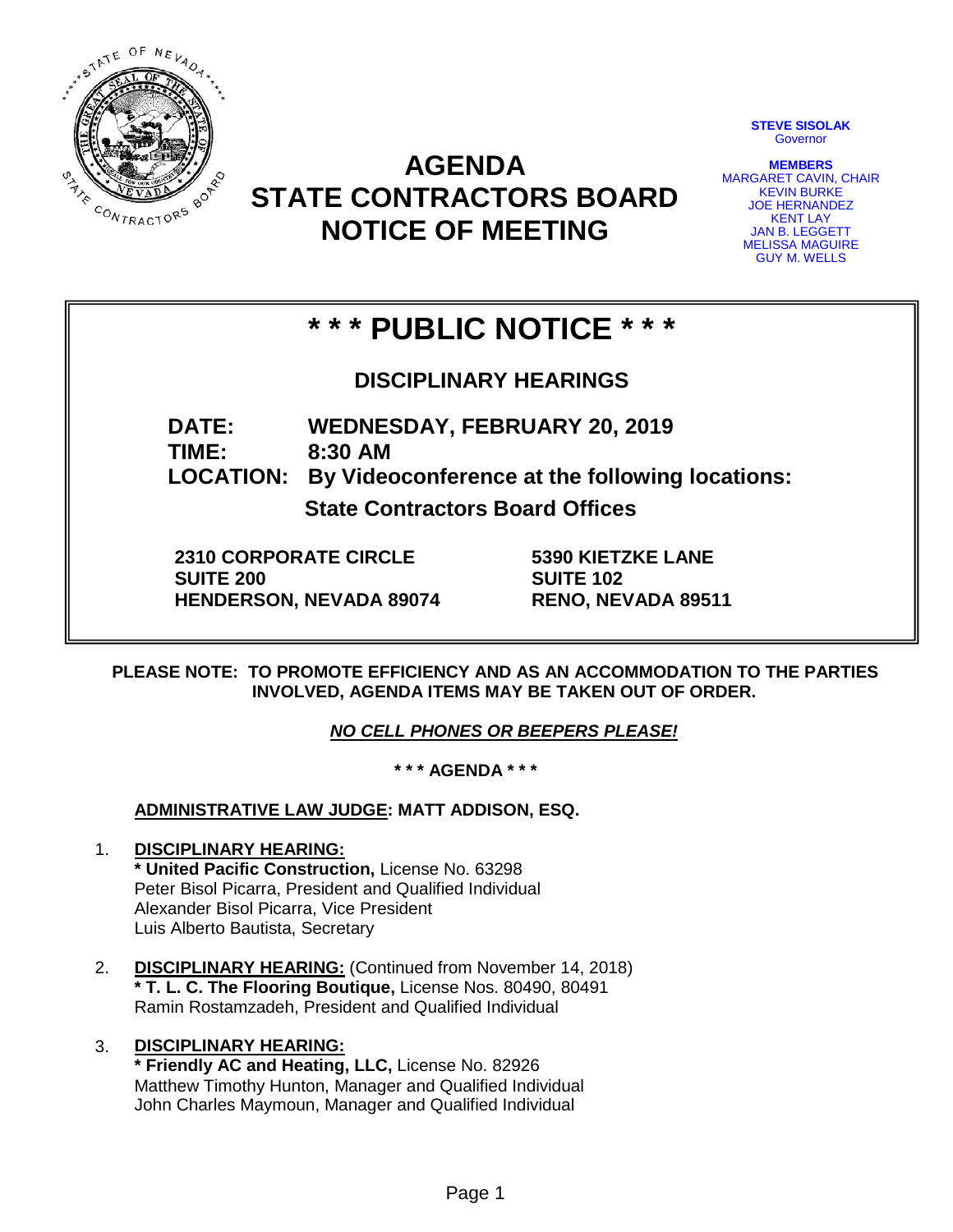# 4. **DISCIPLINARY HEARING:**

**\* D & E Business Class, Inc., dba A Granite M D,** License Nos. 56991, 69430 Dror Midany, President Efrat Maidany, Secretary and Qualified Individual

**\* L. I. A. Construction, LLC, dba Best Buy Cabinets,** License No. 80346 Efrat Maidany, Manager Orli Eli, Manager and Qualified Individual

**\* L. I. A. Construction, LLC, dba L. I. A. Construction, LLC,** License No. 81510 Efrat Maidany, Manager and Qualified Individual Orli Eli, Manager

# 5. **DISCIPLINARY HEARING:**

**\* Cove Electric of Nevada, Inc., dba Potter Electric Company,** License No. 53358 Cathleen Beebe, President Edward J. Beebe, Qualified Individual

# 6. **DISCIPLINARY HEARING:**

**\* Mountain Lion Plumbing, Inc.,** License No. 77661 Gabriela Navarro, President Christian Gonzalez, Qualified Individual Francisco Becerra, Qualified Individual

**\* C R Construction, LLC, dba C 1 Construction,** License No. 78295 Maria Del Carmen Arzate-Olivares, Manager Christian Gonzalez, Qualified Individual

#### **\* C R Construction, LLC, dba C 1 Construction,** License No. 80606

Maria Del Carmen Arzate-Olivares, Manager Christian Gonzalez, Qualified Individual Ruel Sanchez Delacruz, Qualified Individual

**\* T 4 Construction, LLC, dba T 4 Construction,** License No. 83037 Jacuelynn Ann Threat, Managing Member Christian Gonzalez, Qualified Individual

# 7. **DISCIPLINARY HEARING:**

**\* Sun West Custom Homes, LLC,** License No. 73981 Daniel Scott Coletti, Manager and Qualified Individual C H Builder Holdings, LLC, Member

#### 8. **DISCIPLINARY HEARING:**

**\* K & R Painting and Drywall, Inc.,** License Nos. 41550A, 67884A Kai Phillip Dodaro, President and Qualified Individual Frances Dodaro, Secretary/Treasurer

# 9. **DISCIPLINARY HEARING - DEFAULTS:**

**a. \* Southwest Air Conditioning Service, Inc.,** License No. 11556 James D. Halverson, President

**b. \* Ameritek Industries,** License No. 73216 Maria Elena Precopio, President John Precopio, Secretary and Qualified Individual